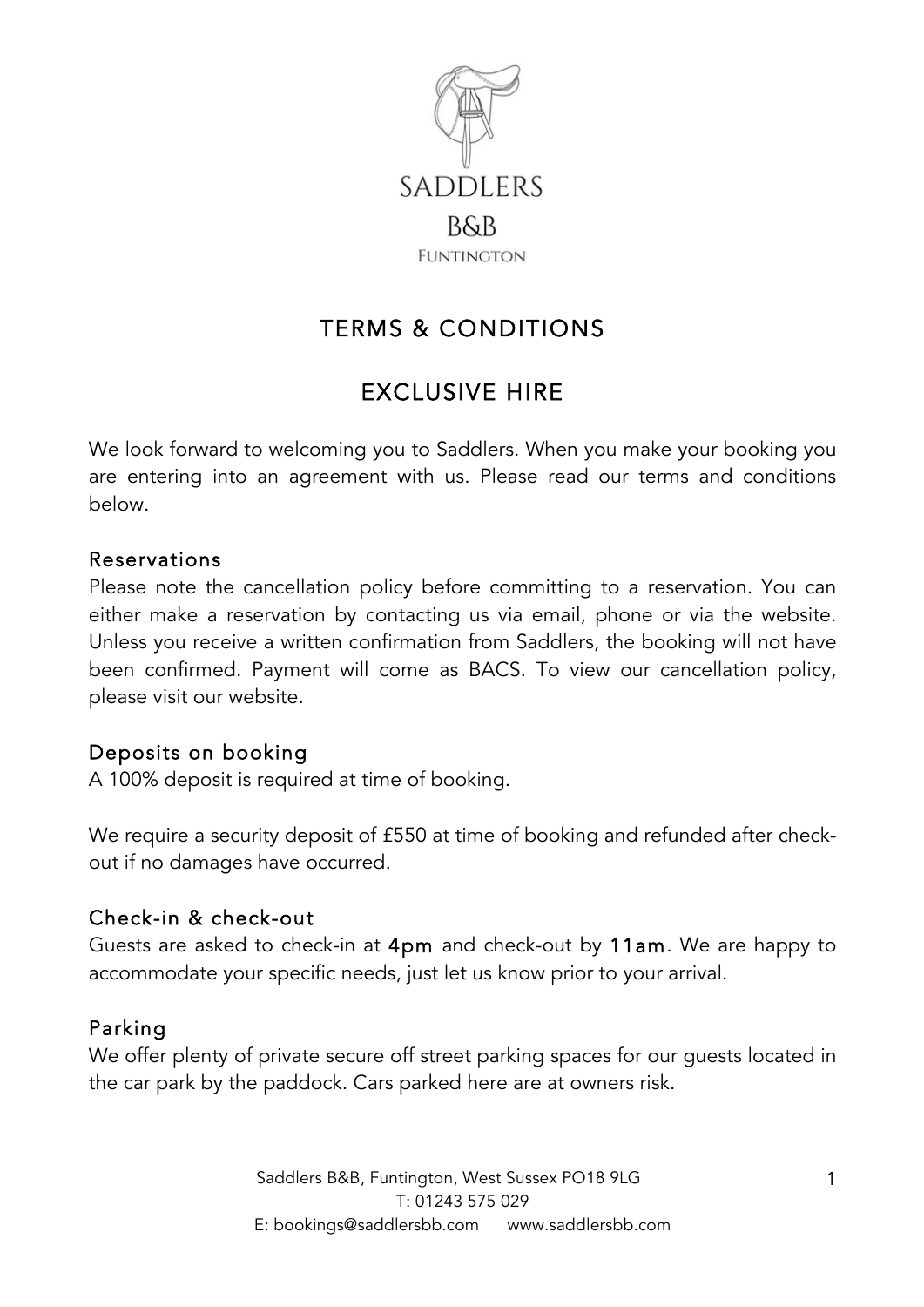## Rooms

Each room consists of an en-suite bathroom, WIFI, television, digital radio, luxury Egyptian cotton bed linen, fluffy towels and Temple Spa bathroom products.

# Keys

You have access to the building and your room 24 hours a day throughout your stay using a set of keys given to you when you register on arrival. You will be provided with 2 keys, one for your room and one that opens the back door. Please keep these keys safe and take them with you when you go out as the property may be locked when you return.

If you lose your keys you will be charged a key replacement fee of £25. Similarly, if you inadvertently take your keys home with you we will allow you 7 days to return them after which time we will levy a key replacement fee of £25 against your account.

# **Occupancy**

Guest agrees that no more than 10 persons shall be permitted on the Property at any time during the Rental Term, all of whom shall comply with the conditions and restrictions imposed upon Guest under this Agreement.

# Condition and Use Of Property

The Property is provided in "as is" condition. Saddlers shall use its best efforts to ensure the operation of all amenities in the Property, such as internet access, TV, fireplaces as applicable. Saddlers shall not be held responsible for such items failure to work, but will make every effort to correct any issues as reported as quickly as possible. Guest acknowledges that use of amenities such as fireplaces, BBQ, fire pit and the like may be potentially dangerous and involve potential risks if improperly used, particularly with regard to children and such use is at the Guest's own risk.

Guest shall use the Property for residential purposes only and in a careful manner to prevent any damage or loss to the Property and keep the Property in clean and sanitary condition at all times. Guest and any additional permitted guests shall refrain from loud noise and shall not disturb, annoy, endanger, or inconvenience neighbours, nor shall Guest use the Property for any immoral, offensive or unlawful purposes, nor violate any law, association rules or ordinance, nor commit waste or nuisance on or about the Property.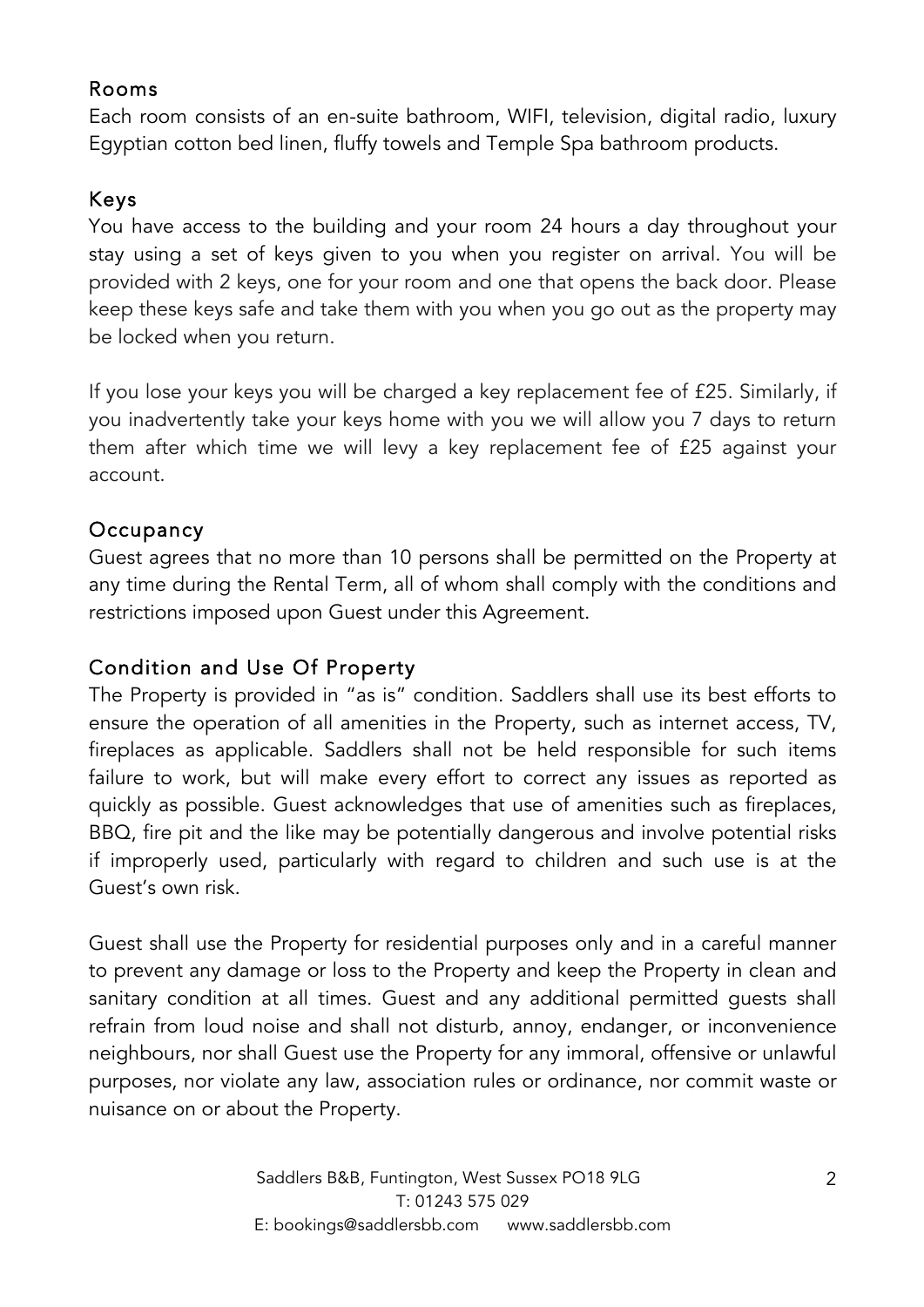# Damage and Breakages

Please take care of our home. You are responsible and liable for any breakages or damages which you cause to the accommodation or its contents. Please report these as soon as they occur. We require a security deposit of £550 at time of booking and refunded after check-out if no damages have occurred.

# Liability

We do not accept any liability for any damage, loss or injury to any member of your party or any vehicles or possessions, unless proven to be caused by a negligent act by ourselves or our employees whilst acting in the course of their employment.

# Risk Of Loss And Indemnification

Guest agrees that all personal property, furnishings, personal affects and other items brought into the Property by Guest or their permitted guests and visitors shall be at the sole risk of Guest with regard to any theft, damage, destruction or other loss and Rental Agent shall not be responsible or liable for any reason whatsoever. Saddlers do not cover loss or damage costs & claims for guest's personal items. They are covered by the guests own insurance.

## Lost Property

We are happy to return small items that have been left following departure. However, there will be a charge based on weight and destination.

#### Missing Items

We reserve the right to charge for missing items. All items in the house have been recorded, documented and photographed as evidence.

# Additional cleaning

This will be charged at £90 per visit and will entail a deep and sanitised clean of all rooms at the property.

# Additional laundry

We can provide an additional laundry service if you wish to not use our in house facilities such as washing machine and tumble dryer. The additional fee is charged at £20 per room and includes bed linen (sheet, duvet cover and 4 pillow cases, 2 sets of towels, 2 hand towels and bath mat)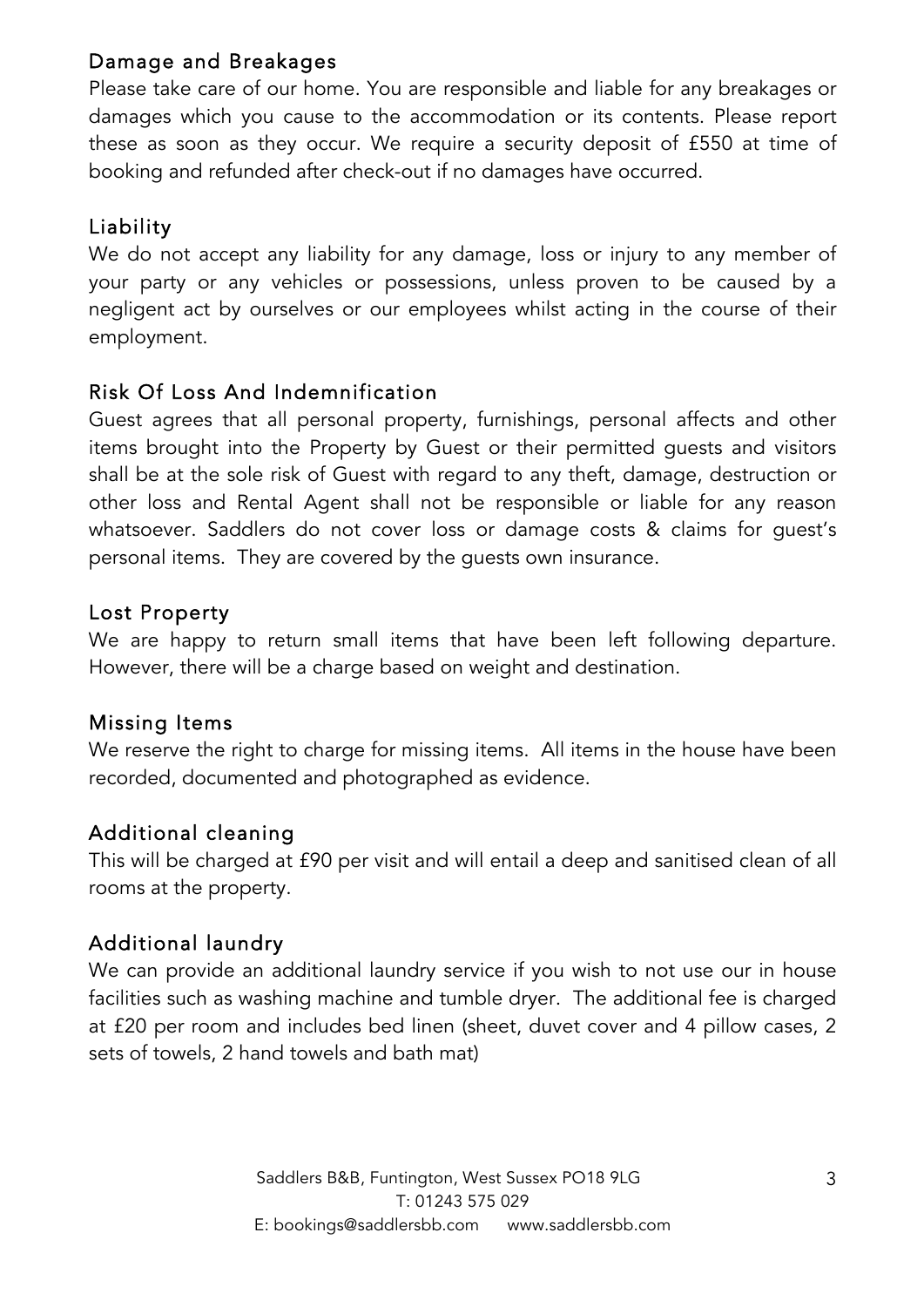# Pets

We accept guest pets at the property. This will be charged at a per pet fee of £50 per stay. Pets are not allowed in the bedrooms and ask kindly not to sit on the sofas or armchairs.

# Professional Clean

We have had the windows, bed heads, sofas and carpets professional cleaned in July 2020 and are in immaculate order. Photographs have been taken as evidence. Please report any damage or spillages immediately to Milly who can take correct action.

# Children

Children are very welcome. We are unable to provide cots, high chairs or guest beds.

# Smoking

Smoking is not permitted anywhere in the house but ashtrays are available in the garden.

# Termination Policy

Saddlers reserve the right, at its discretion, to terminate, without notice, an individuals stay where deemed necessary through unacceptable behaviour or as a result of actions which are likely to endanger or offend others. In such circumstances any outstanding account must be settled, no refunds will be made.

# Data

Some of the data gathered during the course of a booking may be held on computer. We would like to hold this data after your visit to be able to inform you of future offers. If you would prefer us not to hold this information please let us know.

#### Wi-Fi Access

By using our Wi-Fi Service you automatically agree to the terms and conditions of use in force at the time. We reserve the right to amend these terms and conditions at any time. This agreement is governed by the laws of England and the parties hereto submit to the non-exclusive jurisdiction of the English courts.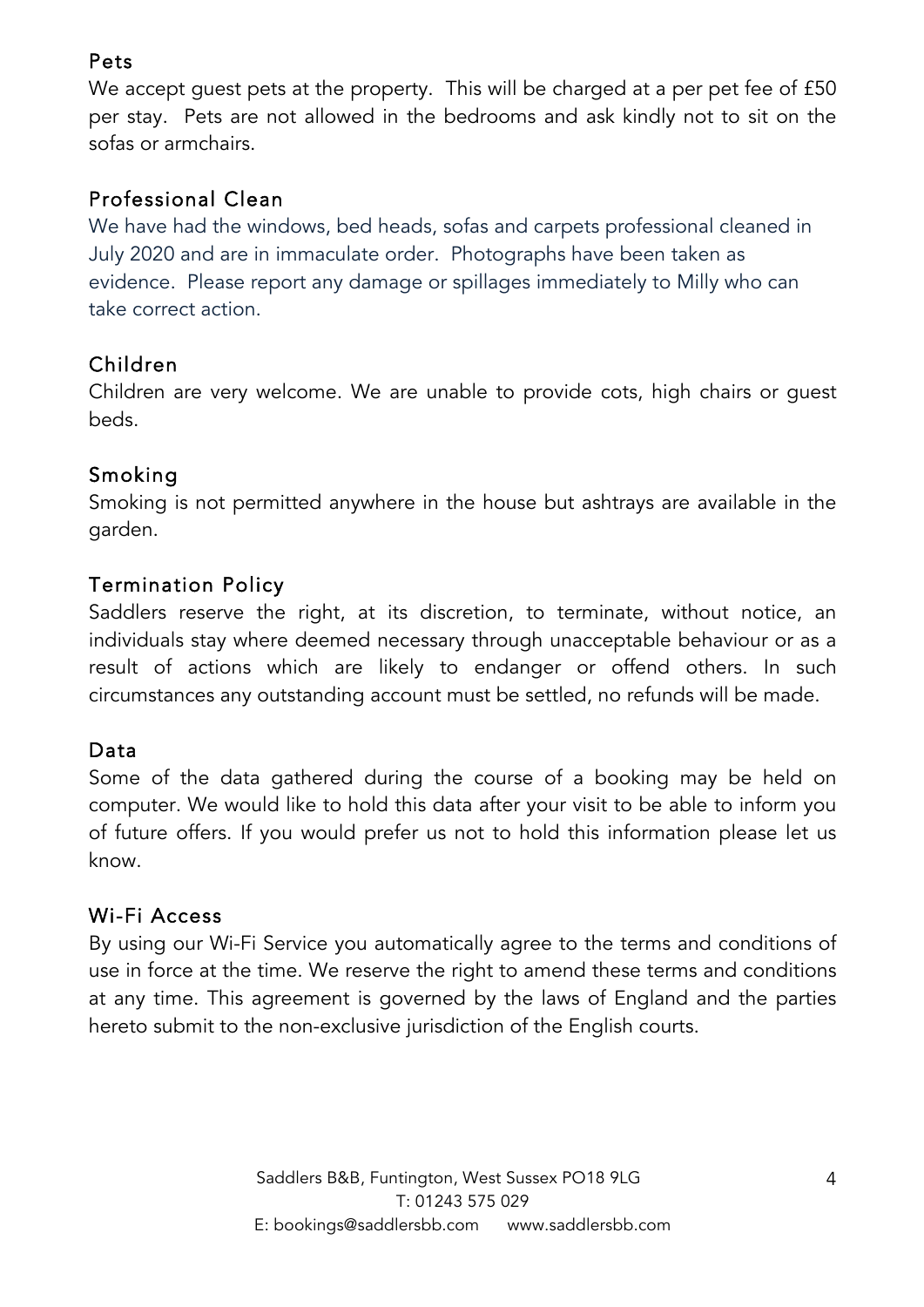# Default

If Guest should fail to comply with the conditions and obligations of this Agreement, Guest shall surrender the Property, remove all Guest's property and belongings and leave the Property in good order and free of damage. No refund of any portion of the Total Rental Fee shall be made and if any legal action is necessary, the prevailing party shall be entitled to reimbursement from the other party for all costs incurred.

# Assignment Or Sublease

Guest shall not assign or sublease the Property or permit the use of any portion of the Property by other persons who are not family members or guests of the Guest and included within the number of and as permitted occupants under this Agreement.

# Risk Of Loss and Indemnification

Guest agrees that all personal property, furnishings, personal affects and other items brought into the Property by Guest or their permitted guests and visitors shall be at the sole risk of Guest with regard to any theft, damage, destruction or other loss and Saddlers shall not be responsible or liable for any reason whatsoever.

Guest hereby covenants and agrees to indemnify and hold harmless Saddlers and their agents, owners, successors, employees and contractors from and against any costs, damages, liabilities, claims, legal fees and other actions for any damages, costs, attorneys fees incurred by Guest, permitted guests, visitors or agents, representatives or successors of Guest due to any claims relating to destruction of property or injury to persons or loss of life sustained by Guest or family and visitors of Guest in or about the Property and Guest expressly agrees to save and hold Saddlers harmless in all such cases.

#### Release

Guest hereby waives and releases any claims against Saddlers, the Property owner and their successors, assigns, employees or representatives, officially or otherwise, for any injuries or death that may be sustained by Guest on or near or adjacent to the Property, including any common facilities, activities or amenities. Guest agrees to use any such facilities or amenities entirely at the Guest's own initiative, risk and responsibility.

# Entry And Inspection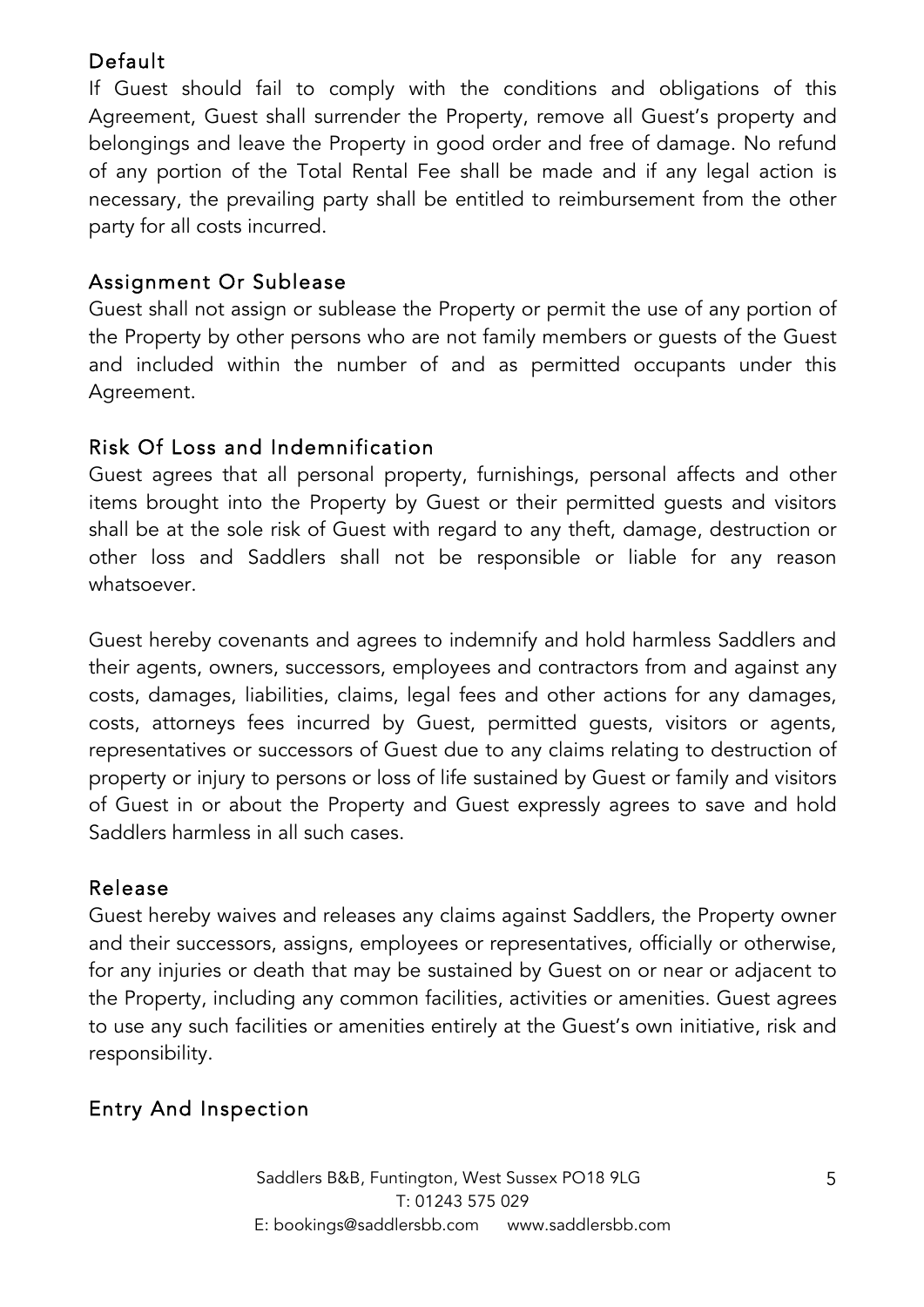Saddlers reserves the right to enter the Property at reasonable times and with reasonable advance notice for the purposes of inspecting the Property or showing the Property to prospective purchasers, renters or other authorized persons. If Rental Agent has a reasonable belief that there is imminent danger to any person or property, Saddlers may enter the Property without advance notice.

#### Unavailability Of Property

In the event the Property is not available for use during the Rental Term due to reasons, events or circumstances beyond the control of Saddlers, Saddlers will apply due diligence and good faith efforts to locate a replacement property that equals or exceeds the Property with respect to occupancy capacity, location and value that meets the reasonable satisfaction of the Guest. If such replacement property cannot be found and made available, Saddlers shall immediately return all payments made by the Guest, whereupon this Agreement shall be terminated and Guest and Saddlers shall have no further obligations or liabilities in any manner pertaining to this Agreement.

This agreement is governed by the laws of England and the parties hereto submit to the non-exclusive jurisdiction of the English courts.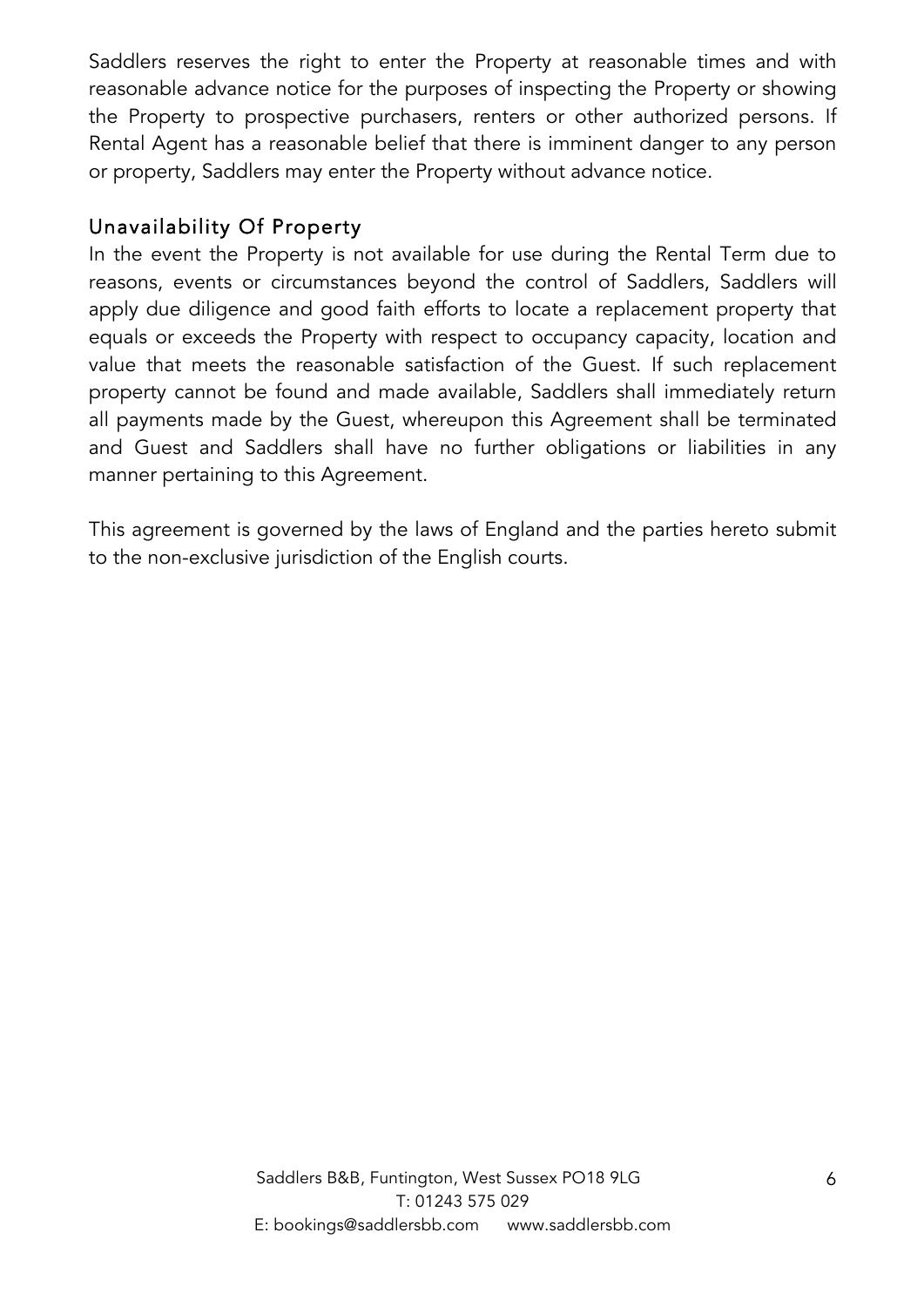

# TERMS & CONDITIONS

# B&B RESERVATIONS

We look forward to welcoming you to Saddlers B&B. When you make your booking you are entering into an agreement with us. Please read our terms and conditions below.

#### Booking a room

Please note the cancellation policy before committing to a reservation. You can either make a reservation by contacting us via email, phone or via the online booking form on the website. Unless you receive a written confirmation from Saddlers B&B, the booking will not have been confirmed. Payment will come as PayPal, cash or BACS. To view our cancellation policy, please visit our website.

#### Deposit on booking

A 50% deposit is required at time of booking or 100% upfront for last minute bookings. We ask our guests to pay the deposit online.

#### Final Payment

Please settle your account after breakfast on the last day of your stay. We accept PayPal, cash or BACS.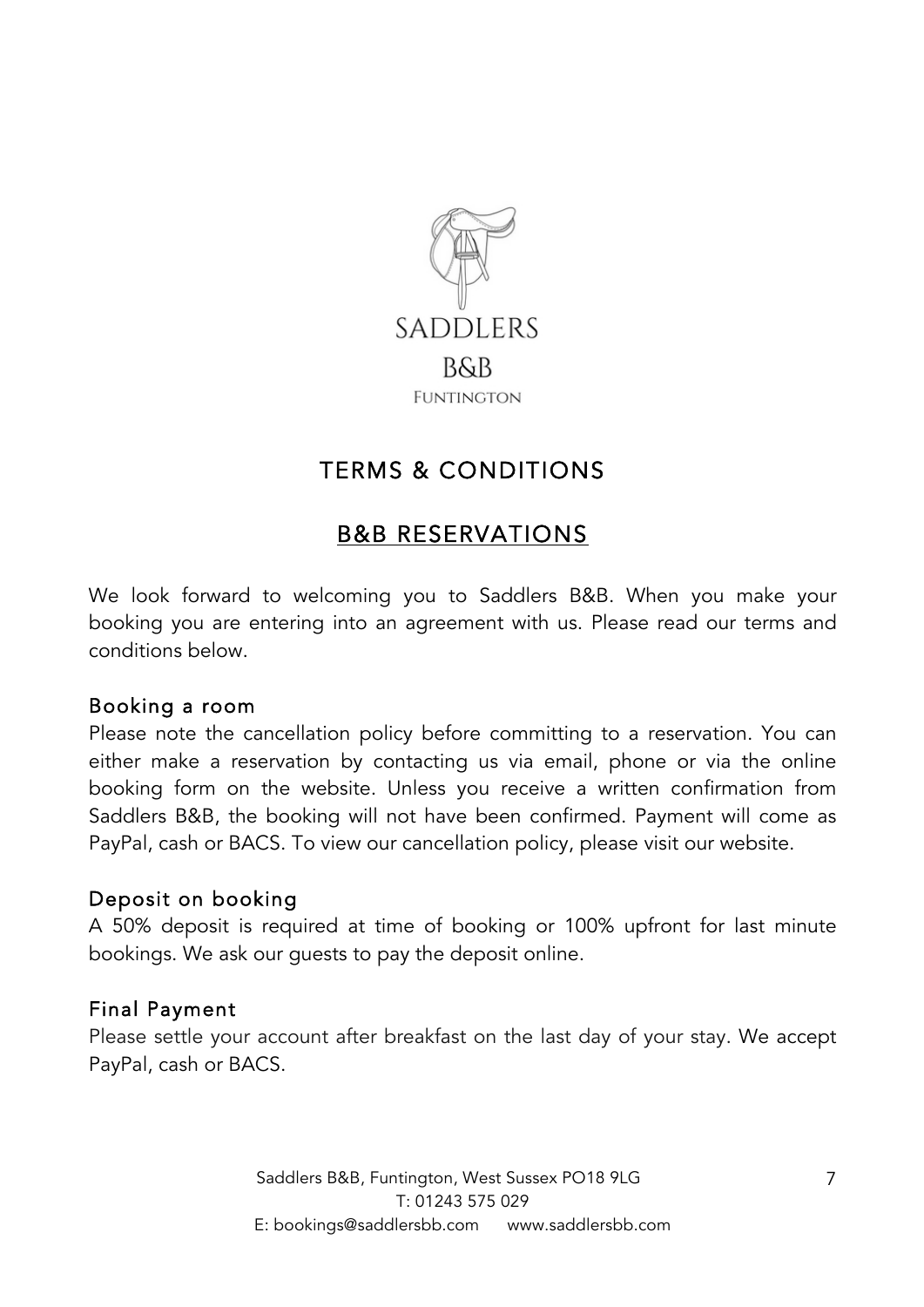## Check-in & check-out

Guests are asked to check-in between 4pm and 8pm and check-out by 11am. We are happy to accommodate your specific needs, just let us know prior to your arrival.

#### Rooms

Each room consists of an en-suite bathroom, WIFI, television, digital radio, luxury Egyptian cotton bed linen, fluffy towels and Temple Spa bathroom products.

## Parking

We offer plenty of private secure off street parking spaces for our guests located in the car park by the paddock. Cars parked here are at owners risk.

#### Dietary requirements

Please inform us of any dietary requirements prior to your arrival, every effort will be made to accommodate your request.

## Breakfast timings

Breakfast is usually served between 7.30am - 9.30am but we can be flexible on timings and work around you.

#### Goodwood events & prices

These are priced on a bespoke basis, please contact us directly for a quote.

# Change of Room

If a booking is taken out for a specific room and the room reserved is required to meet a specific guest needs or rendered unusable via circumstances beyond our control, we reserve the right to transfer the booking to an alternative room of similar quality.

#### Damage and Breakages

Please take care of our home. You are responsible and liable for any breakages or damages which you cause to the accommodation or its contents. Please report these as soon as they occur. We do not normally charge for breakages, but we reserve the right to charge for repair or making good if the damage is significant.

# Keys

You have access to the building and your room 24 hours a day throughout your stay using a set of keys given to you when you register on arrival. You will be provided with 2 keys, one for your room and one that opens the back door. Please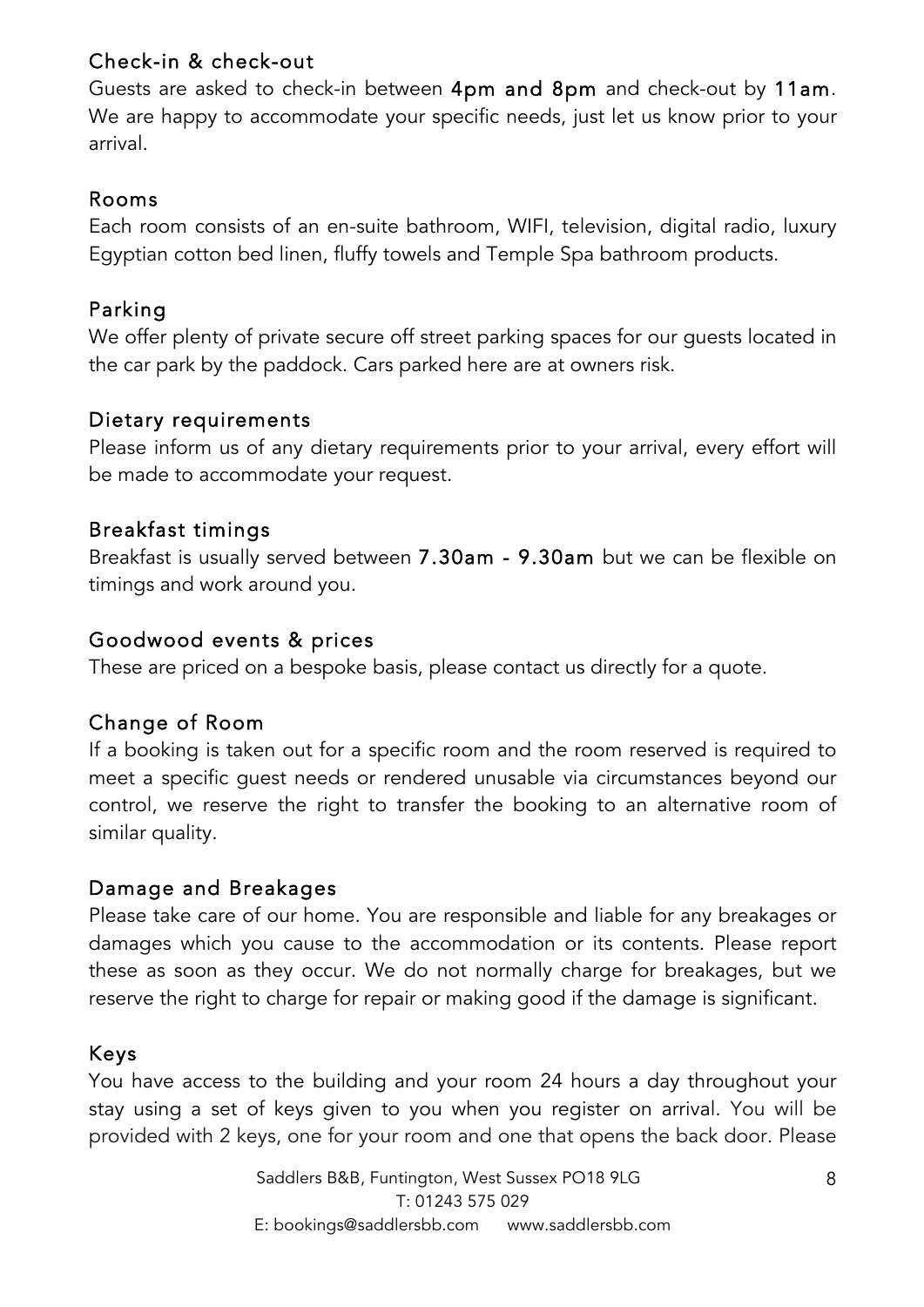keep these keys safe and take them with you when you go out as the property may be locked when you return.

You are welcome to come and go as you please but please consider other guests and keep noise to a minimum. Please ensure that the doors are properly closed behind you. If you lose your keys you will be charged a key replacement fee of £25. Similarly, if you inadvertently take your keys home with you we will allow you 7 days to return them after which time we will levy a key replacement fee of £25 against your account.

## Liability

We do not accept any liability for any damage, loss or injury to any member of your party or any vehicles or possessions, unless proven to be caused by a negligent act by ourselves or our employees whilst acting in the course of their employment.

#### Lost Property

We are happy to return items that have been left following departure. However, there will be a minimum charge of £5.00 to cover postage and packaging.

#### Missing Items

We reserve the right to charge for missing items.

#### Pets

Monte the dog lives in the property. Unfortunately we do not accept guest pets.

#### Children

Children above the age of 5 years old are very welcome and can offer a twin bed (not en- suite). We are unable to provide cots, high chairs or guest beds.

#### Smoking

Smoking is not permitted anywhere in the house but ashtrays are available in the garden.

#### Prices

We reserve the right to change our prices at any time. This does not affect bookings already made.